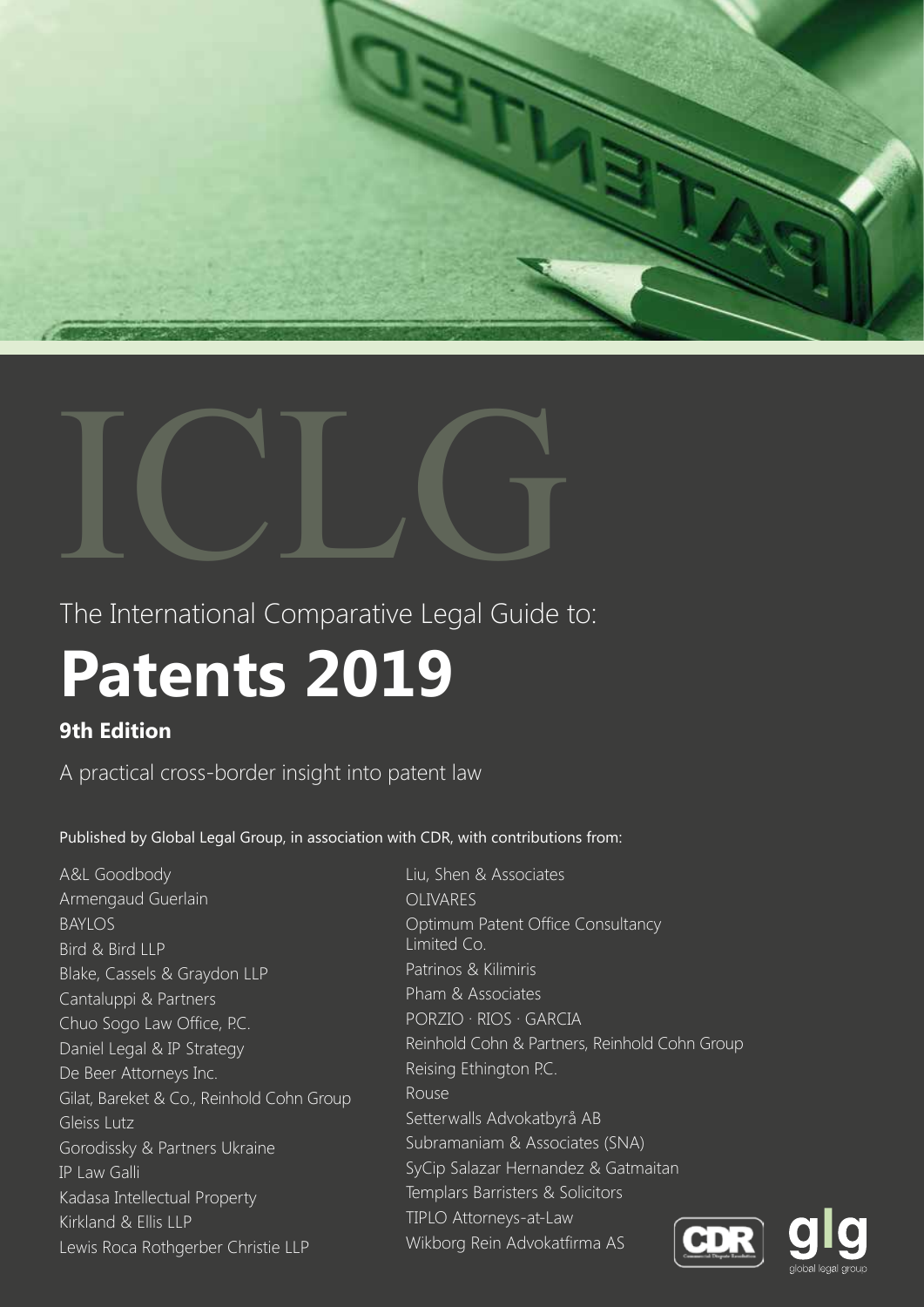

**Contributing Editor** Katharine Stephens, Bird & Bird LLP

**Sales Director** Florjan Osmani

**Account Director** Oliver Smith

|              |  | <b>Sales Support Manager</b> |  |  |  |  |
|--------------|--|------------------------------|--|--|--|--|
| Toni Hayward |  |                              |  |  |  |  |

**Editor** Nicholas Catlin

**Senior Editors** Suzie Levy Caroline Collingwood

**CEO** Dror Levy

**Group Consulting Editor** Alan Falach

**Publisher** Rory Smith

# **Published by**

Global Legal Group Ltd. 59 Tanner Street London SE1 3PL, UK Tel: +44 20 7367 0720 Fax: +44 20 7407 5255 Email: info@glgroup.co.uk URL: www.glgroup.co.uk

**GLG Cover Design** F&F Studio Design

#### **GLG Cover Image Source** iStockphoto

**Printed by** Ashford Colour Press Ltd. August 2018

Copyright © 2018 Global Legal Group Ltd. All rights reserved No photocopying

**ISBN** 978-1-912509-30-0 **ISSN** 2044-3129

**Strategic Partners**



Paper from<br>onsible so

FSC<sup>®</sup> C011748

# General Chapters:

| $\mathbf{1}$ |                                                                                                                                                   | Actavis v Lilly – A Year After the Revolution – Katharine Stephens, Bird & Bird LLP                                                                                                 |        |
|--------------|---------------------------------------------------------------------------------------------------------------------------------------------------|-------------------------------------------------------------------------------------------------------------------------------------------------------------------------------------|--------|
| 2            |                                                                                                                                                   | <b>Can We Just Be Reasonable?</b> – Scott A. Hogan, Reising Ethington P.C.                                                                                                          | 8      |
| 3            | Lewis Roca Rothgerber Christie LLP                                                                                                                | U.S. Supreme Court Finds Room for Compensation of Foreign Lost Profits – D. Stuart Bartow,                                                                                          | 13     |
| 4            | Amendments to the Russian Legislation on Inventions and Utility Models – Maxim Soboley,<br>Rouse & Co. International (UK) Limited (Moscow Branch) |                                                                                                                                                                                     | 17     |
| 5            |                                                                                                                                                   | <b>Gulf Co-operation Council Countries – Patent Landscape – Sara Holder &amp; Mohammad Jomoa,</b><br>Kadasa Intellectual Property (in association with Rouse $& Co.$ International) | 20     |
|              |                                                                                                                                                   | <b>Country Question and Answer Chapters:</b>                                                                                                                                        |        |
| 6            | Australia                                                                                                                                         | Bird & Bird LLP: Jane Owen & Rebecca Currey                                                                                                                                         | 23     |
| $\tau$       | <b>Brazil</b>                                                                                                                                     | Daniel Legal & IP Strategy: Rana Gosain & Ricardo Nunes                                                                                                                             | 30     |
|              |                                                                                                                                                   | ומים מים והורדדים ומים וחד                                                                                                                                                          | $\sim$ |

| $\mathcal{L}$ | <b>Brazil</b>           | Daniel Legal & IP Strategy: Rana Gosain & Ricardo Nunes                                                               | 30  |
|---------------|-------------------------|-----------------------------------------------------------------------------------------------------------------------|-----|
| 8             | Canada                  | Blake, Cassels & Graydon LLP: Anthony Prenol & Brett Slaney                                                           |     |
| 9             | <b>Chile</b>            | PORZIO · RIOS · GARCIA: Cristóbal Porzio & Marcelo Correa                                                             | 44  |
|               | 10 China                | Liu, Shen & Associates: Allen Tao & Xiang Zhang                                                                       | 51  |
|               | 11 France               | Armengaud Guerlain: Catherine Mateu                                                                                   | 58  |
|               | 12 Germany              | Gleiss Lutz: Dr. Matthias Sonntag & Dr. Herwig Lux                                                                    | 66  |
|               | 13 Greece               | Patrinos & Kilimiris: Constantinos Kilimiris                                                                          | 72  |
|               | 14 India                | Subramaniam & Associates (SNA): Hari Subramaniam                                                                      | 78  |
|               | 15 Ireland              | A&L Goodbody: John Whelan & Alison Quinn                                                                              | 86  |
|               | 16 Israel               | Gilat, Bareket & Co., Attorneys at Law: Eran Bareket<br>Reinhold Cohn & Partners, Patent Attorneys: Ronnie Benshafrut | 93  |
|               | 17 Italy                | Cantaluppi & Partners: Stefano Cantaluppi<br>IP Law Galli: Cesare Galli                                               | 100 |
| 18            | Japan                   | Chuo Sogo Law Office, P.C.: Naoko Nakatsukasa                                                                         | 105 |
|               | 19 Mexico               | OLIVARES: José Alejandro Luna Fandiño & Sergio Luis Olivares Lobato                                                   | 112 |
|               | 20 Myanmar              | Rouse: Fabrice Mattei & Moe Mynn Thu                                                                                  | 121 |
|               | 21 Nigeria              | Templars Barristers & Solicitors: Ijeoma Uju & Osayi Ogbeta                                                           | 127 |
|               | 22 Norway               | Wikborg Rein Advokatfirma AS: Gunnar Meyer & Lars Erik Steinkjer                                                      | 133 |
| 23            | <b>Philippines</b>      | SyCip Salazar Hernandez & Gatmaitan: Enrique T. Manuel &<br>Vida M. Panganiban-Alindogan                              | 139 |
|               | 24 Russia               | Rouse & Co. International (UK) Limited (Moscow Branch):<br>Maxim Sobolev & Andrey Cherkasov                           | 146 |
|               | 25 Saudi Arabia         | Kadasa Intellectual Property (in association with Rouse $\&$ Co. International):<br>Mohammad Jomoa & Sara Holder      | 152 |
|               | 26 South Africa         | De Beer Attorneys Inc.: Elaine Bergenthuin                                                                            | 159 |
|               | 27 Spain                | <b>BAYLOS: Fabrizio Miazzetto</b>                                                                                     | 166 |
|               | 28 Sweden               | Setterwalls Advokatbyrå AB: Martin Levinsohn & Per Lidman                                                             | 173 |
|               | 29 Taiwan               | TIPLO Attorneys-at-Law: J. K. Lin & H. G. Chen                                                                        | 179 |
| 30            | Thailand                | Rouse: Fabrice Mattei & Manoon Changchumni                                                                            | 187 |
| 31            | <b>Turkey</b>           | Optimum Patent Office Consultancy Limited Co.: Deniz Dinar Uğur &<br>Yücel Yılmaz                                     | 194 |
|               | 32 Ukraine              | Gorodissky & Partners Ukraine: Nina Moshynska & Volodymyr Puryk                                                       | 201 |
|               | 33 United Arab Emirates | Rouse & Co. International: Sara Holder                                                                                | 209 |
|               | 34 United Kingdom       | Bird & Bird LLP: Katharine Stephens & Audrey Horton                                                                   | 214 |
|               | 35 USA                  | Kirkland & Ellis LLP: Kenneth R. Adamo & Eugene Goryunov                                                              | 225 |
|               | 36 Vietnam              | Pham & Associates: Pham Vu Khanh Toan                                                                                 | 232 |
|               |                         |                                                                                                                       |     |

#### **Further copies of this book and others in the series can be ordered from the publisher. Please call +44 20 7367 0720**

#### **Disclaimer**

**FSC** 

This publication is for general information purposes only. It does not purport to provide comprehensive full legal or other advice. Global Legal Group Ltd. and the contributors accept no responsibility for losses that may arise from reliance upon information contained in this publication. This publication is intended to give an indication of legal issues upon which you may need advice. Full legal advice should be taken from a qualified professional when dealing with specific situations.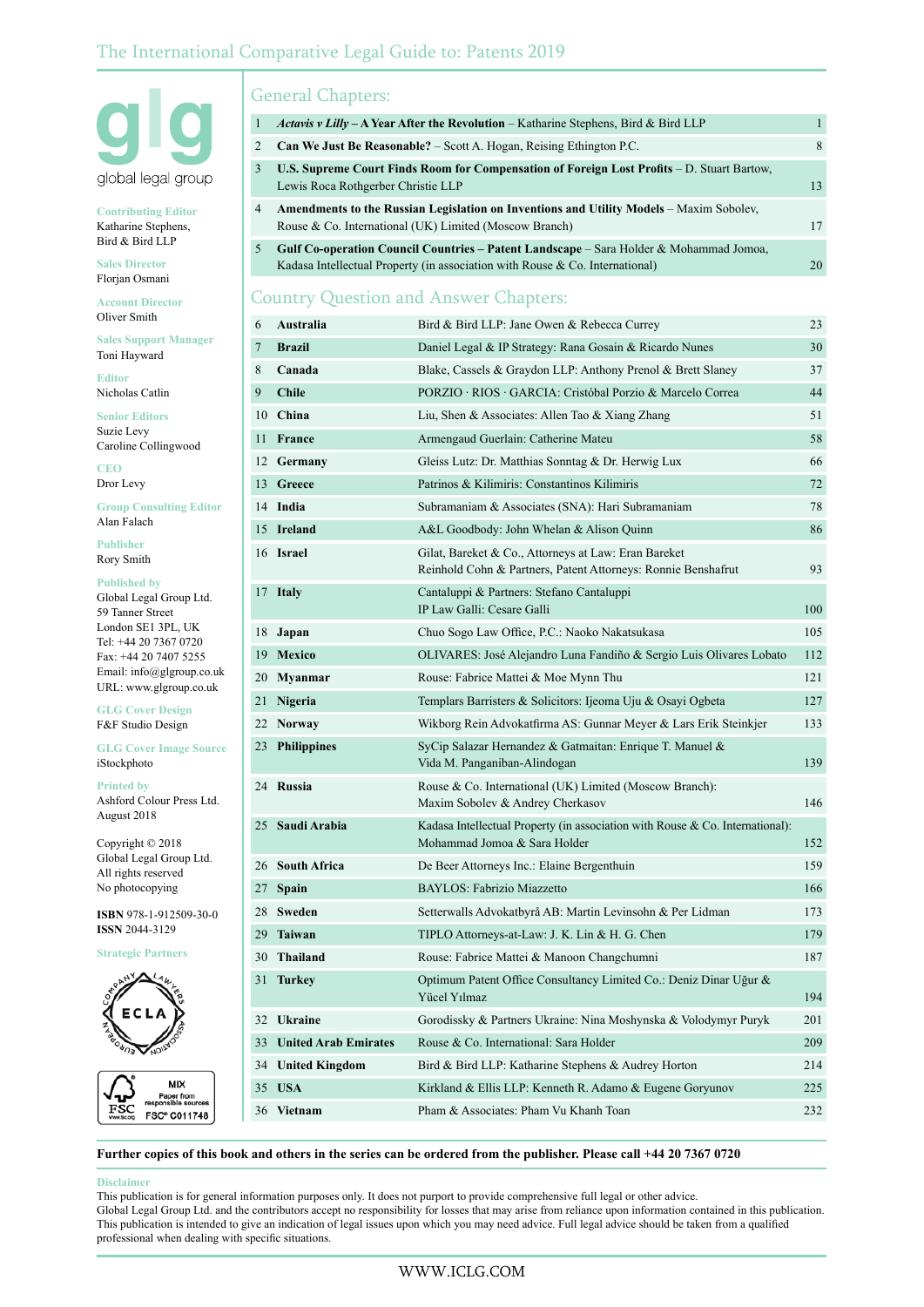# France

# Armengaud Guerlain Catherine Mateu

#### **1 Patent Enforcement**

#### **1.1 Before what tribunals can a patent be enforced against an infringer? Is there a choice between tribunals and what would influence a claimant's choice?**

While patent infringements may be both a civil tort and a criminal offence, civil courts judge almost all patent infringement cases because, contrary to criminal law cases, civil cases are judged by chambers that are specialised in intellectual property law. In civil cases, plaintiffs, duly represented by lawyers, must ask bailiffs to deliver a fully motivated complaint to defendant(s) and then have the delivered complaint filed in court.

For proceedings initiated after November 2, 2009, the Paris Civil Court of First Instance has exclusive jurisdiction. Previously, patent infringement proceedings could be filed before one of the seven First Instance Civil Courts, which had territorial jurisdiction in particular cases. Patent infringement proceedings may be initiated upon a complaint from the patent owner, the exclusive licensee under the conditions set in the Intellectual Property Code (hereafter the IPC), or in case of criminal proceedings, by the public prosecutor or by customs officials.

#### **1.2 Can the parties be required to undertake mediation before commencing court proceedings? Is mediation or arbitration a commonly used alternative to court proceedings?**

Parties cannot be required by the court to undertake mediation because both parties must agree to mediation. Mediation and arbitration are not commonly used alternatives to court proceedings, but are welcome methods of settling disputes. More and more often during case management hearings, parties are asked whether they wish to initiate mediation proceedings.

#### **1.3 Who is permitted to represent parties to a patent dispute in court?**

Any lawyer from the Paris Bar may represent a party in a patent dispute before the Paris Court of First Instance and before the Paris Appeals Court, which have exclusive jurisdiction for patents in France. French lawyers from other bars may represent parties in oral hearings but must appoint a member of the Paris Bar as a Court representative for written representation.



#### **1.4 What has to be done to commence proceedings, what court fees have to be paid and how long does it generally take for proceedings to reach trial from commencement?**

In practice, patent infringement proceedings start with a seizure that may be carried out after an order from the President of the Paris Court. Once the plaintiff discloses relevant pieces of evidence such as the title and any allegedly infringing actions, seizure orders may be immediately granted. Seizures are performed by bailiffs, who perform any judge-authorised investigation, describing or seizing allegedly infringing goods or any document linked to them. Bailiffs can be, if authorised by the court order, assisted by experts (technicians, computer specialists, accountants, etc.) other than employees of the plaintiff.

The Paris Civil Court of Appeal held, in a ruling dated May 26, 2017, RG 15/10204, that a seizure can be carried out without requiring proof or even the commencement of proof of an infringement.

Within 31 calendar days or 20 business days from the seizure, the plaintiff must deliver a complaint to the defendant. Unless there is a particular urgency, the plaintiff must try to resolve the dispute with an amicable outcome before delivering a complaint (decree n° 2015-282 of March 11, 2015). Once the case is filed, the plaintiff must show relevant pieces of evidence in the pre-trial preliminary proceedings and the defendant must file a response. In certain cases, the court may appoint an expert. During pre-trial proceedings, parties may ask the judge to order the communication of relevant pieces of evidence, as well as to grant provisional compensation.

No court fees have to be paid to commence proceedings. The only fees a party has to pay are the attorney fees for drafting the complaint, and bailiff fees to serve it.

In straightforward patent infringement cases, pre-trial proceedings last 12–18 months.

#### **1.5 Can a party be compelled to disclose relevant documents or materials to its adversary either before or after commencing proceedings, and if so, how?**

While there are no discovery proceedings under French law, based on general civil law, a pre-trial judge may order the production of documents(Article 770 Code of Civil Procedure). More specifically, since the implementation of the Directive on the Enforcement of Intellectual Property Rights 2004/48/EC, French law expressly provides a "right of communication" to enable plaintiffs to find out the origin of allegedly infringing goods. These pieces of information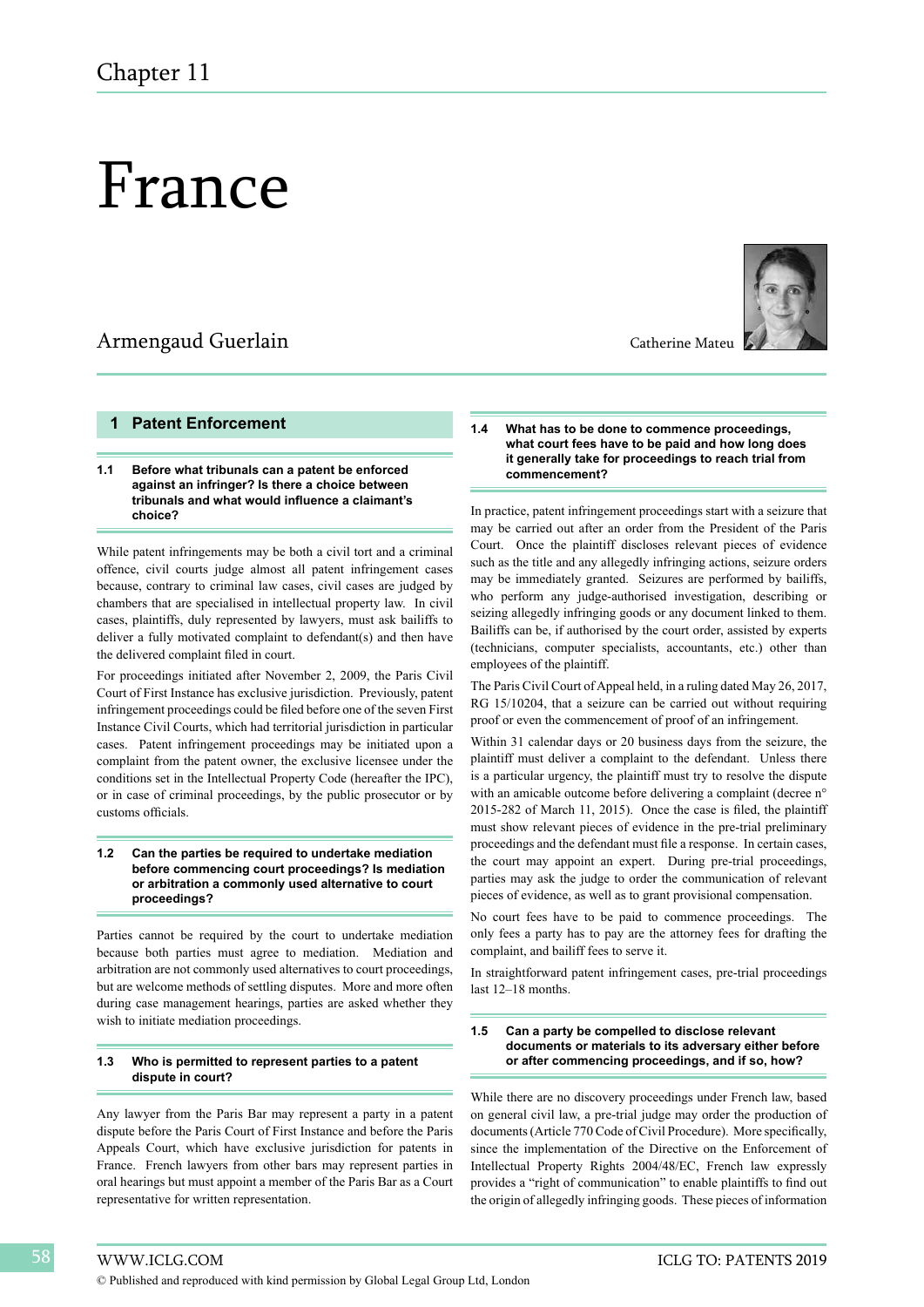may be obtained upon a petition presented to the jurisdiction either before proceedings or during pre-trial proceedings (see question 1.2). Also, the court may order on its own motion, either before or after commencing proceedings, any legally permissible preparatory inquiries (law n°2014-315 of March 11, 2014). Article 43 of the TRIPS Agreement also provides that courts may order the opposing party to disclose evidence if such evidence is necessary to the substantiation of the defendant's claim. In any case, the jurisdiction will assess whether any lawful impediment such as *force majeure*, professional secrecy, or business secrecy is legitimate to limit the communication of evidence.

#### **1.6 What are the steps each party must take pre-trial? Is any technical evidence produced, and if so, how?**

After filing the complaint, once the defendant is represented, the plaintiff's lawyer must disclose the evidence pieces to the defendant's lawyer, who will then respond in writing and disclose relevant evidence pieces. Parties will be allowed to respond to the opponent's claims or counterclaims. According to standard procedures at the Paris Court, there should be only two briefs from the plaintiff (including the initial complaint) and from the defendant. Also, the defendant is the last one to respond. While the rule about the number of briefs is not generally followed (parties often file three, four or even more briefs), it is quite set that the defendant has to be the last one to respond. In matters involving complex technologies, the court may appoint a technical expert. In any case, the plaintiff must clearly show the infringement.

#### **1.7 How are arguments and evidence presented at the trial? Can a party change its pleaded arguments before and/or at trial?**

In regular civil proceedings, only written submissions and pieces of evidence correctly presented during the pre-trial proceedings are admissible, which can then be orally presented by each party's attorney. Like criminal law proceedings, preliminary injunction proceedings are oral; nonetheless, judges will carefully consider written submissions, which must, in civil proceedings, comply with the format set by the Code of Civil Procedure.

During pre-trial proceedings, parties may exchange their written submissions a couple of times in accordance with the calendar set by the judge in charge of the case. During these pre-trial proceedings, parties may add or abandon new means of defence, arguments, or evidence pieces. Also, parties may withdraw their claims at any time.

#### **1.8 How long does the trial generally last and how long is it before a judgment is made available?**

Usually, patent infringement trials last from a couple of hours to half a day. The ruling is made available a few weeks later.

#### **1.9 Are judgments made available to the public? If not as a matter of course, can third parties request copies of the judgment?**

Any person over 18 can ask for copy of a Court ruling at the Court Registry. Most patent cases are electronically accessible from the Industrial Property Office website: http://base-jurisprudence.inpi.fr/ cindocwebjsp/.

The jurisdiction can also order, if it has been requested by one of the parties, the decision to be published online or in paper publications. (L615-7-1 of the IPC.)

#### **1.10 Are courts obliged to follow precedents from previous similar cases as a matter of binding or persuasive authority? Are decisions of any other jurisdictions of persuasive authority?**

Courts are not bound by prior decisions from similar cases and are not required to follow them as binding authorities. Nonetheless, prior decisions do have a persuasive effect for future decisions; in particular, when they are issued from the European Patent Office (EPO) or from highly regarded jurisdictions such as the *Cour de Cassation* or the ECJ. Also, lower courts are required to follow a higher courts decision when it is a case that has been remanded back to their court. Finally, foreign decisions have a persuasive effect and may in certain cases have *res judicata*.

#### **1.11 Are there specialist judges or hearing officers, and if so, do they have a technical background?**

In France, the third chamber of the Paris Court of First Instance, composed of a total of 12 judges divided into four sections, specialises in patent cases and has exclusive jurisdiction in France for patent cases. The fifth pole of the Paris Appeals Court, composed of six judges divided into two chambers, specialises in patents. These judges do not have a technical background.

#### **1.12 What interest must a party have to bring (i) infringement, (ii) revocation, and (iii) declaratory proceedings?**

According to general civil law, plaintiffs must have a personal, legitimate interest to bring proceedings. For infringement cases, as a matter of admissibility, proceedings may be initiated by the patent owner or by the beneficiary of an exclusive licence (except as otherwise stipulated in the licensing contract) if the patent owner gives notice of not instituting such proceedings. Revocation proceedings may take place as a counterclaim or as a principal claim by parties who may have an interest in seeing the patent invalidated (e.g. an action initiated by the patent buyer, Paris Appeals Court, October 19, 2005, PIBD, 2006-IIIB-47), as long as the interest is not illegitimate (inadmissibility of an invalidity action filed as a retaliation to unlinked unfair competition proceedings (Paris Appeals Court, July 6, 2007, *SIDER v. PRONTEX*)). Any person, who proves to have a legitimate industrial operation on the territory of a Member State of the European Economic Community, or showing real and effective preparations to that effect, may bring non-infringement declaratory proceedings (Article L615-9 of the IPC).

#### **1.13 If declarations are available, can they address (i) non-infringement, and/or (ii) claim coverage over a technical standard or hypothetical activity?**

Declaratory non-infringement proceedings can address noninfringement over a legitimate industrial application on the territory of a Member State of the European Economic Community or over real and effective preparations to that effect (Article L615-9 of the IPC) (see question 1.9). However, there are no such declaratory judgments about technical standards or hypothetical activity.

#### **1.14 Can a party be liable for infringement as a secondary (as opposed to primary) infringer? Can a party infringe by supplying part of, but not all of, the infringing product or process?**

Primary infringement is defined in Articles L613-3 (prohibition of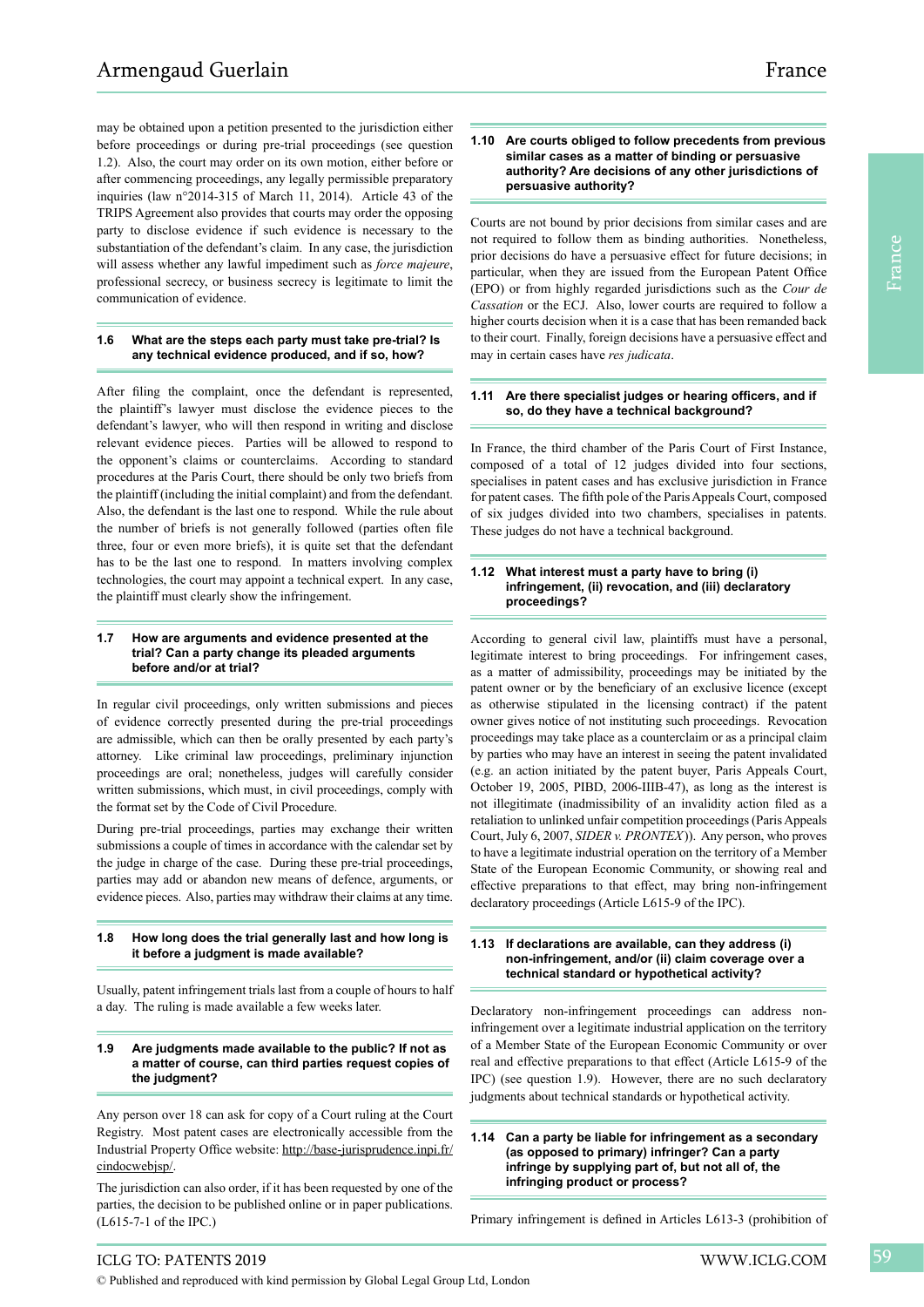manufacturing, use, offering for sale and detention) and L613-4 of the IPC. Specifically, Article L613-4 of the IPC prohibits the supply or offer to supply, on French territory, of the means of implementing, on that territory, the invention with respect to an essential element thereof, where the third party knows that such means are intended for putting the invention into effect. This provision does not apply when the means of implementation are staple commercial articles, except where the third party induces the person supplied to commit acts prohibited by Article L613-3.

The Supreme Court, in a ruling dated June 8, 2017, n°15-293783, held that infringement by supply of means of a patent that covers an invention that consists of a combination of means, may result from the supply of a mean relating to an essential element of the combination, when the infringer knows or when circumstances make obvious that this mean is intended for the implementation of this invention, even though it is a constituent element.

#### **1.15 Can a party be liable for infringement of a process patent by importing the product when the process is carried on outside the jurisdiction?**

Article L613-3 of the IPC provides that, except with consent by the patent owner, the offering, putting on the market or use of the product obtained directly by a process, which is the patent subject matter, or importing or stocking for such purposes, shall be prohibited.

#### **1.16 Does the scope of protection of a patent claim extend to non-literal equivalents?**

French case law has acknowledged infringement by equivalents, where a similar function is performed by a different item of the infringing goods (Supreme Court, January 26, 1993, PIBD, 1996- 608-III-175), as well as partial infringement and reproduction of the essential characteristic of the protected system (Supreme Court February 19, 1991, PIBD, 1991-503-III-391).

#### **1.17 Can a defence of patent invalidity be raised, and if so, how? Are there restrictions on such a defence e.g. where there is a pending opposition? Are the issues of validity and infringement heard in the same proceedings or are they bifurcated?**

Patent validity can be challenged in an enforcement action as a counterclaim or in separate proceedings before the same court. A stay on the proceedings may be requested for good administration of justice or in the circumstances mentioned in question 1.16 hereafter. The patentee may also limit its patent to avoid invalidity according to Article L613-25 of the IPC. The issues of validity and infringement are most often heard together because the French judicial system is unified.

#### **1.18 Other than lack of novelty and inventive step, what are the grounds for invalidity of a patent?**

Article L613-25 of the IPC provides that a patent may be invalid if:

- its subject matter is not patentable within the terms of the IPC;
- it does not disclose the invention sufficiently clearly and completely enough to be carried out by a person skilled in the art; or
- its subject matter extends beyond the content of the patent application.

Article 138 of the European Patent Convention (October 5, 1973) contains similar provisions.

#### **1.19 Are infringement proceedings stayed pending resolution of validity in another court or the Patent Office?**

Courts may stay the proceedings for good administration of justice (i.e. other proceedings pending), and must stay the proceedings for infringement of a French patent that covers the same invention as a European patent applied for by the same inventor, until the French patent ceases to have effect (because the European patent has been granted) or until the date on which the European patent application is refused, withdrawn or the European patent revoked (i.e. Paris Appeals Court June 13, 2013, RG 13/06235).

#### **1.20 What other grounds of defence can be raised in addition to non-infringement or invalidity?**

The theory of "essential facilities" from EU law or exhaustion of rights can be raised. Also, there is the possibility to oppose prior rights of invention possession (Article L613-7 of the IPC). According to the Paris Convention Article 5*ter*, the use of patented technology via means of transportation may fall outside the scope of patent law and not constitute patent infringement (see *Interphyto v. Chemagro*, Paris Court of Appeal, 4th Chamber, December 3, 1985, PIBD 1986-388-III-130).

#### **1.21 Are (i) preliminary, and (ii) final injunctions available, and if so, on what basis in each case? Is there a requirement for a bond?**

Preliminary injunctions may be granted on the merits prior to trials (Article L615-3 of the IPC), if the plaintiffs establish that infringement is plausible. Successful plaintiffs are very commonly granted injunctive relief based on the merits. Under French practice, injunctive relief is granted under penalties for every day of the delay, or per infringement to the injunction with the benefit of immediate execution (there is no suspension of the injunction even if an appeal is lodged).

The court may require a bond based on its sovereign appreciation of the case. Such requirement is not automatic.

#### **1.22 On what basis are damages or an account of profits assessed? Are punitive damages available?**

As a matter of principle, damages tend to repair the damage resulting from the infringement. Their assessment will determine whether the plaintiff is entitled to lost sales or to a "licence fee", depending on whether the patent is used. In any case, upon the plaintiff's request, the jurisdiction may allocate a lump sum, which shall be no less than the royalty fee the infringer would have paid if he had been authorised to do so (Article L615-7 of the IPC). Furthermore, when assessing the damages, parties and jurisdictions must distinguish between the negative economic consequences to the patentee, the moral damage to the latter, and the profits made by the infringer (law n°2014-315 of March 11, 2014). The Paris Civil Court of First Instance, on May 18, 2017, RG 11/16313, took into account both the negative consequences to the patentee and the profits made by the infringer, but held that the compensation of the suffered damage cannot be calculated by an accumulation of the negative economic consequences and the profits of the infringer, which would be without a link to the damage and, by nature, punitive instead of dissuasive. Punitive damages are not available.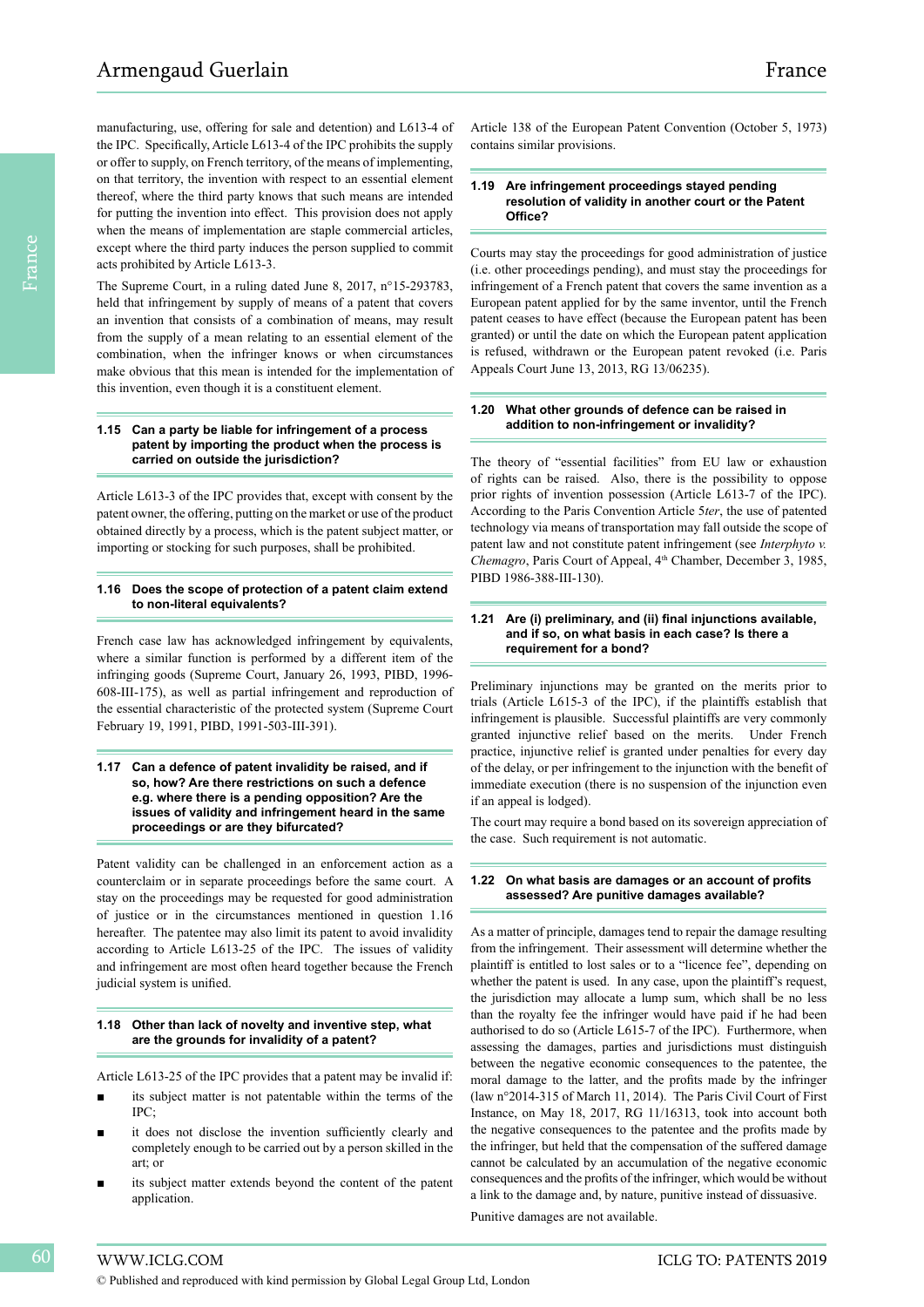#### **1.23 How are orders of the court enforced (whether they be for an injunction, an award of damages or for any other relief)?**

Once the order is pronounced, its execution depends on its service to the other party(ies) and, in first instance proceedings, on whether it has been ordered for immediate execution. When that is the case, the beneficiary may ask a bailiff to seize the other party's assets to recover the allocated damages. Regarding injunctions, should the other party not comply with them, the beneficiary may request to the competent court (either the Court that granted the order or the Execution Court) the liquidation of the penalty and its increase.

#### **1.24 What other form of relief can be obtained for patent infringement? Would the tribunal consider granting cross-border relief?**

In a successful infringement action, the patent owner will also most often be granted the publication of the ruling (i.e. in newspapers, magazines, the defendant's website), and, if appropriate, the recall of the goods, the destruction of infringing goods, or of the machinery used to produce them. The CJEU has allowed indirect cross-border relief in *Solvay v. Honeywell Companies* (case C-616/10) where it admitted, regarding provisional measures, that national courts can grant pan-European preliminary injunctions.

## **1.25 How common is settlement of infringement proceedings prior to trial?**

It is common for both parties to reach a settlement of infringement proceedings prior to trial.

#### **1.26 After what period is a claim for patent infringement time-barred?**

Before law n°2014-315 of March 11, 2014, the period was three years from the last infringement; it is now five years.

Under Ordonnance n°2018-341, which will go into effect when the Unified Patent Court (UPC) Agreement comes into force, it will be five years from when the rights-holder knew, or should have known, the facts that would allow a claim to be brought. The law does not currently acknowledge awareness.

#### **1.27 Is there a right of appeal from a first instance judgment, and if so, is it a right to contest all aspects of the judgment?**

An appeal may be filed within one month from the notification of the decision. A two-month extension to this deadline is granted to parties located outside of France. After a formal appeal, the appellant must present its motives within three months. In practice, most appeals cover the right to contest all aspects of the judgment. Once the appeal is filed, the non-appealing party may also contest the first instance ruling within the appeal proceedings. From September 1, 2017, appeal declarations must specify their scope and be fully substantiated by submissions within a one-month or threemonth deadline depending on the type of proceedings. The other party to the appeal must reply within the same deadline.

#### **1.28 What are the typical costs of proceedings to first instance judgment on (i) infringement, and (ii) validity? How much of such costs are recoverable from the losing party?**

There are attorney fees for requesting seizure orders, bringing actions, presenting court petitions, pleading cases, and counselling clients. For first instance proceedings, these fees range from EUR 25,000 to EUR 100,000 or more, depending on the case.

In most cases, there are also fees for patent experts (*conseils en propriété industrielle*), who will assist the attorney and the bailiff during both the seizure and the infringement proceedings. These fees are from EUR 30,000 to EUR 150,000 or more, depending on the issues raised in the case.

There are bailiff fees of at least EUR 2,000 for performing the seizure and EUR 200 for executing the decision (notification, seizures of accounts, etc.). The first instance legal costs range from EUR 200 to EUR 2,000.

There may be expert fees if the court appoints an expert. These fees range from EUR 10,000 to more than EUR 100,000 in cases involving complex technologies.

As a matter of principle, the losing party has to pay the other party's legal costs and attorney fees (increasingly, French courts grant a lump sum for attorney fees close to the fees justified by produced invoices). In certain cases, the judge may not order compensation for the fees and expenses to the other party if the judge decides to take into account the losing party's economic situation, or decides such payments would not be fair.

**1.29 For jurisdictions within the European Union: What steps are being taken in your jurisdiction towards ratifying the Agreement on a Unified Patent Court, implementing the Unitary Patent Regulation (EU Regulation No. 1257/2012) and preparing for the unitary patent package? Will your country host a local division of the UPC, or participate in a regional division? For jurisdictions outside of the European Union: Are there any mutual recognition of judgments arrangements relating to patents, whether formal or informal, that apply in your jurisdiction?**

France participates in the enhanced cooperation on Unitary Patent Protection, which results in a Unitary Patent. The Agreement on a Unified Patent Court was ratified on March 14, 2014. The Central Division of the Unified Patent Court will sit in Paris and hear cases under the competence of other divisions, as well as cases on transporting, textiles paper, fixed constructions, and electricity. It has been said, off the record, that the exact location for the Central Division in Paris has been identified.

France will also host a local division in Paris, but does not have a confirmed location yet.

# **2 Patent Amendment**

#### **2.1 Can a patent be amended** *ex parte* **after grant, and if so, how?**

Since the law of August 4, 2008, the patentee may limit patent claims before the French Patent Office (INPI) at any time by filing a request and paying the relevant fees (EUR 260 – reduced fees of EUR 130 for non-profit organisations and SMEs – in July 2017).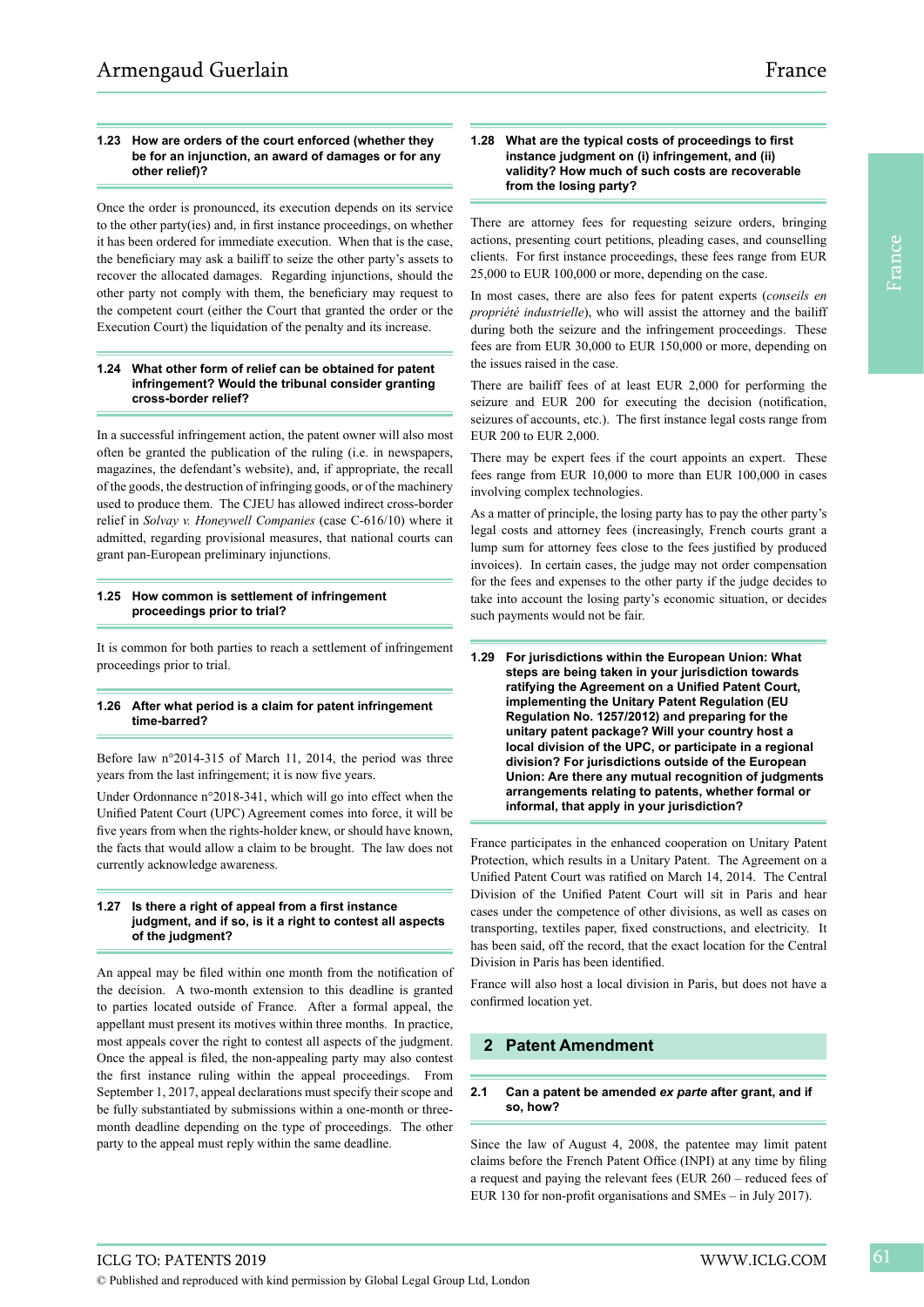#### **2.2 Can a patent be amended in** *inter partes* **revocation/ invalidity proceedings?**

French patent claims are solely amended before the INPI. European patent claims can be amended before the EPO. French and European patents can be totally or partially cancelled by French courts in *inter partes* invalidity proceedings. Also, as mentioned above, the patentee may amend its claims during the proceedings.

#### **2.3 Are there any constraints upon the amendments that may be made?**

Amended claims must be supported by the description and cannot be broader than initial claims.

# **3 Licensing**

#### **3.1 Are there any laws which limit the terms upon which parties may agree a patent licence?**

While there are no specific requirements for patent licence terms, licence contracts must be in accordance with competition law. For instance, Article 2 of EU Regulation nº316/2014 on technology transfer agreements provides that the contract shall apply as long as the licensed technology has not expired, lapsed or been declared invalid.

#### **3.2 Can a patent be the subject of a compulsory licence, and if so, how are the terms settled and how common is this type of licence?**

While French law provides the possibility of compulsory licences, these licences are extremely rare. A compulsory non-exclusive licence may be requested at the court for patents that have not been used according to Articles L613-11 *et seq.* of the IPC. Also, the owner of a subsequent patent that cannot be used without the authorisation of the owner of a prior patent may request before the court a licence of the prior patent, to the extent necessary for exploiting the patent of which he is holder and in as much as that invention constitutes, with regard to the prior patent, substantial technical progress and is of considerable economic interest. Plant Variety Rights owners may also request a licence. *Ex officio*, patent licences may also be requested for public health reasons (Articles L613-16 *et seq.* of the IPC). There is also the possibility of *ex officio* licences for national defence requirements.

# **4 Patent Term Extension**

#### **4.1 Can the term of a patent be extended, and if so, (i) on what grounds, and (ii) for how long?**

While there is no possibility of a patent extension, in practice, an invention may be protected for a longer term in France:

- if a European patent (EP) designating France is filed under the priority of a French patent (an addition to almost a year of protection); or
- by requesting supplementary protection certificates in the case of pharmaceutical specialities and plant protection products covered by a marketing authorisation.

## **5 Patent Prosecution and Opposition**

#### **5.1 Are all types of subject matter patentable, and if not, what types are excluded?**

Article L611-10 of the IPC expressly states as patentable all new inventions implying an inventive step, and susceptible to industrial application, and that are not regarded as inventions, discoveries, scientific theories and mathematical methods, aesthetic creations, schemes, rules and methods for performing mental acts, playing games or doing business, programs for computers, or presentations of information (Paris Court of First Instance, March 19, 2010, RG 2008/01998: cancellation of a patent covering solely a method of presenting information; see also European Patent Convention, Article 52). These provisions apply only to the extent to which the patent relates to such subject matter. Thus, patents referring to computer programs may be valid (Paris Court of First Instance, November 20, 2007, PIBD-2007-867-III-59, regarding the patentability of a system of couponing including a computer program).

More precisely, Article L611-16 *et seq.* provides that methods for treatment of the human or animal body by surgery or therapy and diagnostic methods are not patentable. However, this rule does not apply to products, in particular substances or compositions, for use in any of these methods. Thus, very commonly, pharmaceutical patents are validated (Paris Court of First Instance July 10, 2010, RG 2008/16206).

#### **5.2 Is there a duty to the Patent Office to disclose prejudicial prior disclosures or documents? If so, what are the consequences of failure to comply with the duty?**

No, there is not.

#### **5.3 May the grant of a patent by the Patent Office be opposed by a third party, and if so, when can this be done?**

French patents may not be opposed. European patents may be opposed up to nine months after the publication of their granting.

#### **5.4 Is there a right of appeal from a decision of the Patent Office, and if so, to whom?**

The Paris Appeals Court has exclusive jurisdiction for appeals regarding decisions from the public administration that delivers patents, also called the INPI. Decisions from the EPO may be appealed to the EPO Boards of Appeal. On April 25, 2017, RG 2016/11489, the Paris Appeals Court held in a matter regarding the revocation of a patent for late payment that legitimate excuses for such late payment have to be considered in relation to the patentholder's situation, as opposed to in relation to the patent-holder's representative who received notifications from the Office. In such case, the patent may be restored considering that the patent-holder has legitimate excuses.

#### **5.5 How are disputes over entitlement to priority and ownership of the invention resolved?**

Article L611-8 of the IPC provides that where an application for the grant of an industrial property title has been made, either for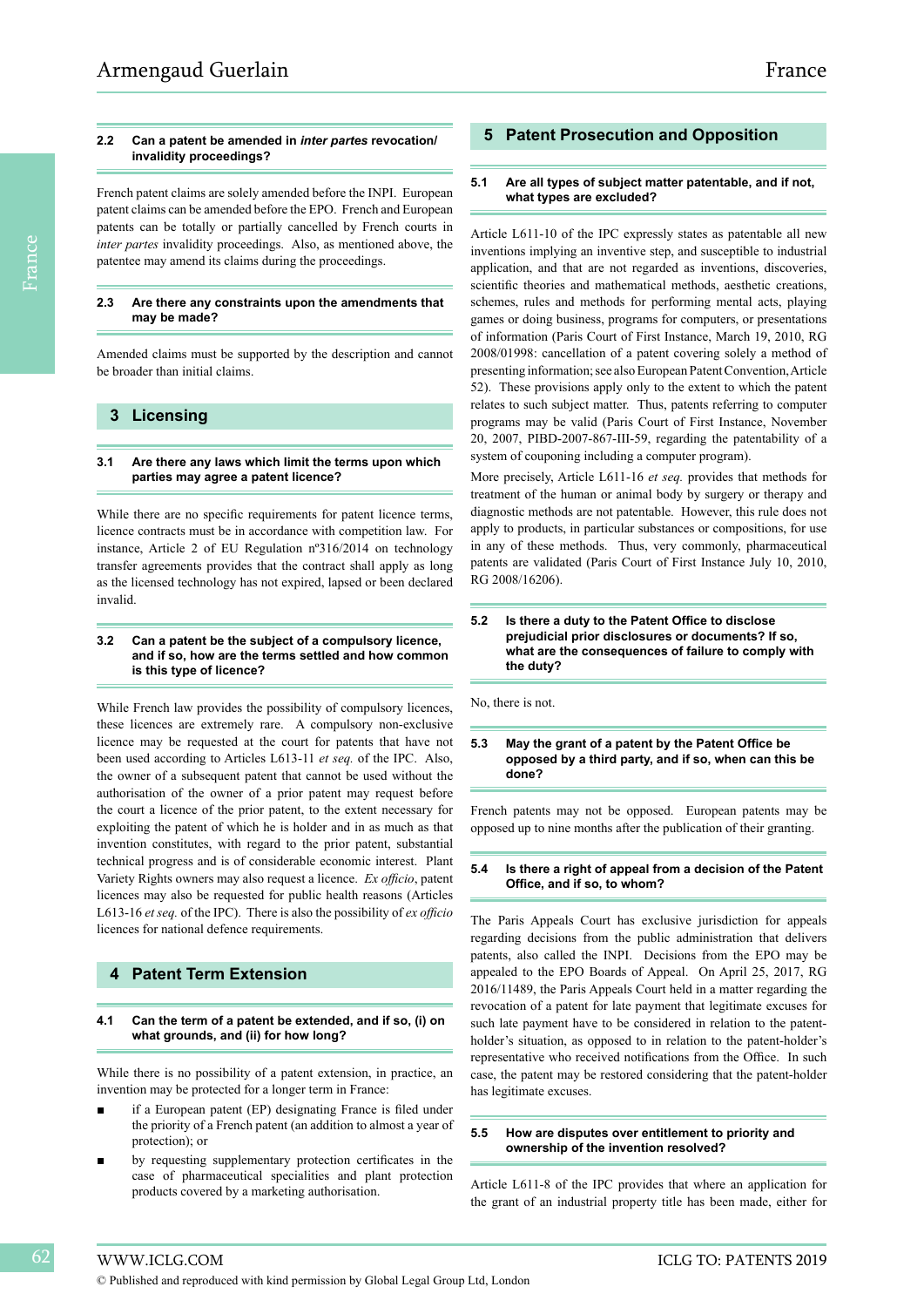an invention unlawfully taken from an inventor or his successors in title, or in violation of a legal contractual obligation, the injured party may claim ownership of the application or of the title granted (see also European Patent Convention, Article 61). According to the IPC, actions claiming ownership shall be barred after five years from the publication of the grant of the industrial property title. The IPC also says that if the bad faith of the owner of the title at the time the title was granted or acquired can be proved, the time limit shall be five years from the expiry of the title.

#### **5.6 Is there a "grace period" in your jurisdiction, and if so, how long is it?**

Apart from the right of priority as set out in the Paris Convention, only in very specific cases will disclosure of an invention not invalidate a patent based on such invention. The relevant provisions are found in Article L611-13 of the IPC and Article 55 of the European Patent Convention.

Article L611-13 of the IPC provides that a disclosure of the invention shall not be taken into consideration in the following two cases:

- 1) if it occurred within the six months preceding the filing of the patent application; or
- 2) if the disclosure is the result of publication, after the date of that filing, of a prior patent application, and if, in either case, it was due directly or indirectly to:
	- a) evident abuse in relation to the applicant or his legal predecessor; or
	- b) the fact that the applicant or his legal predecessor had displayed the invention at an official, or officially recognised, international exhibition falling within the terms of the revised Convention on International Exhibitions signed in Paris on November 22, 1928. However, in the latter case, the displaying of the invention must have been declared at the time of filing and the proof furnished within the time limits and under the conditions laid down by regulation.

Article 55 of the European Patent Convention States that:

- (...) a disclosure of the invention shall not be taken into consideration if it occurred no earlier than six months preceding the filing of the European patent application and if it was due to, or in consequence of:
	- (a) an evident abuse in relation to the applicant or his legal predecessor; or
	- (b) the fact that the applicant or his legal predecessor has displayed the invention at an official, or officially recognised, international exhibition falling within the terms of the Convention on international exhibitions signed in Paris on November 22, 1928 and last revised on November 30, 1972.
- 2) In the case of paragraph 1(b), paragraph 1 shall apply only if the applicant states, when filing the European patent application, that the invention has been so displayed and files a supporting certificate within the time limit and under the conditions laid down in the Implementing Regulations."

#### **5.7 What is the term of a patent?**

The term of both French and European patents is 20 years from the date of the application.

## **6 Border Control Measures**

#### **6.1 Is there any mechanism for seizing or preventing the importation of infringing products, and if so, how quickly are such measures resolved?**

EU Regulation nº608/2013 harmonised and set the conditions for seizures by customs authorities of infringing goods entering the EU. Customs agents may act upon the patentee's request or during customs control (in which case the patentee has four business days from the notification to present a request). Once goods are seized, the patentee must introduce proceedings to seek whether intellectual property rights are infringed within 10 business days (three business days in case of perishable goods). Then, regular proceedings will follow. These regulations also provide possibilities of destruction of goods by customs in case of consent of the owner of the goods or in case of small consignments. Similar provisions are found in French law regarding goods circulating within the EU.

## **7 Antitrust Law and Inequitable Conduct**

#### **7.1 Can antitrust law be deployed to prevent relief for patent infringement being granted?**

EU competition law has established the principle of exhaustion of right that has limited the scope of patent rights and led to Article L613-6 of the IPC. Also, several copyright law cases have generated the "essential facilities" doctrine, limiting intellectual property rights that could be applied to patent cases. We are not aware of rulings on the merits from the Paris courts implementing such theory in patent cases, even if it has been debated in cases we have worked on. Regarding the interim, a pre-trial judge has refused to grant an interlocutory injunction in a case involving essential patents and contractual negotiations between parties considering that a prohibition order may distort contractual negotiations (Paris CFI, 3rd ch. 2nd s. case management order, November 29, 2013, RG 12/14922). In the same way, the European Commission decided in the *Motorola* case (IP/14/489) that it was abusive for the patentholder to both seek and to enforce an injunction on the basis of a standard essential patent against a party who had agreed to take a licence, and be bound by a determination of Fair and Reasonable and Non-Discriminatory (FRAND) royalties.

On July 16, 2015, in *Huawei Technologies Co. v. ZTE Corp.* (C-170/13), the European Court of Justice interpreted EU competition law provisions regarding patents essential to a standard. The Court interpreted Article 102 TFEU to not prohibit a patent owner from bringing an infringement action against the alleged infringer, and obtaining damages and seeking an injunction and the recall of infringing products as long as:

- "prior to bringing that action, the proprietor has, first, alerted the alleged infringer of the infringement complained about by designating that patent and specifying the way in which it has been infringed, and, secondly, after the alleged infringer has expressed its willingness to conclude a licensing agreement on FRAND terms, presented to that infringer a specific, written offer for a licence on such terms, specifying, in particular, the royalty and the way in which it is to be calculated; and
- where the alleged infringer continues to use the patent in question, the alleged infringer has not diligently responded to that offer, in accordance with recognised commercial practices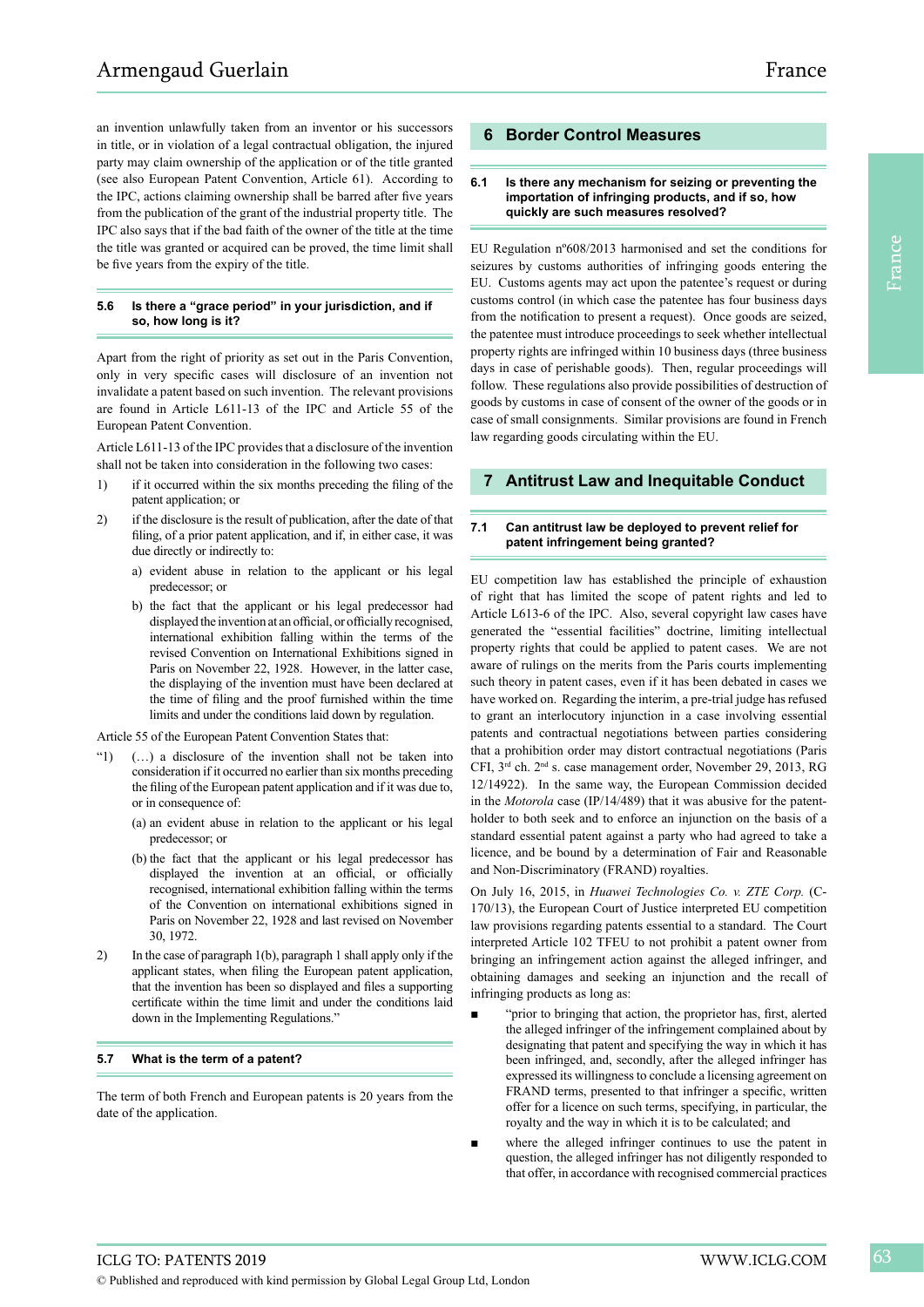in the field and in good faith, this being a matter which must be established on the basis of objective factors and which implies, in particular, that there are no delaying tactics."

Also, the Court held that in such circumstances: "Article 102 TFEU must be interpreted as not prohibiting […] an undertaking in a dominant position and holding a patent essential to a standard established by a standardisation body, which has given an undertaking to the standardisation body to grant licences for that patent on FRAND terms, from bringing an action for infringement against the alleged infringer of its patent and seeking the rendering of accounts in relation to past acts of use of that patent or an award of damages in respect of those acts of use."

#### **7.2 What limitations are put on patent licensing due to antitrust law?**

Limitations are found in the general EU provisions regarding nondiscrimination and free movement of goods within the EU, as well as competition law issues from EU treaties. More specific competition rules are found in Regulation nº316/2014, which expressly prohibits pricing restrictions or limiting production (Article 4). In past years, the European Commission had sent a statement of objections in a case about essential patents involving Samsung, that has led to commitments to negotiate and not to seek injunctive relief. In late 2013, the European Commission also imposed fines in a wellpublicised case regarding a generic medicine (fentanyl). On July 7, 2016, the ECJ ruled on patent licensing upon a referral from the Paris Appeals Court regarding patent licensing (case C-567/14). The Court held that Article 101 of the TFEU did not preclude "a requirement to pay a royalty for the use of a patented technology for the entire period in which that agreement was in effect, in the event of the revocation or non-infringement of a licenced patent, provided that the licensee was able freely to terminate that agreement by giving reasonable notice". The Paris Court of First Instance has applied the teachings of this ruling in another matter in a judgment of January 12, 2017, RG 15/09231. On July 7, 2016, the ECJ ruled on patent licensing upon a referral from the Paris Appeals Court regarding patent licensing (case C-567/14). The Court held that Article 101 of the TFEU did not preclude "a requirement to pay a royalty for the use of a patented technology for the entire period in which that agreement was in effect, in the event of the revocation or non-infringement of a licenced patent, provided that the licensee was able freely to terminate that agreement by giving reasonable notice". The Paris Court of First Instance has applied the teachings of this ruling in another matter in a judgment of January 12, 2017, RG 15/09231.

# **8 Current Developments**

#### **8.1 What have been the significant developments in relation to patents in the last year?**

The five-year statute of limitation regarding patent invalidity claims has been on a prominent issue for the past couple of years. A ruling from the Paris Court of First Instance of March 16, 2017, RG 15/07920, held that the five-year period that bars a patent invalidity action starts at the time where the patent invalidity claimant knew or should have known that a patent may hinder the claimant's

business. In that particular case, the patent invalidity claim was held inadmissible. A couple of months later, on June 8, 2017, in case 15-21357, the Supreme Court did not quash an appeals court ruling that had held that the statute of limitation had started from the filing of a trademark.

Also, a ruling by the Paris Court of First Instance on January 26, 2018, RG 16/04323, held that defendants in a patent infringement case are allotted a five-year period to prove the plaintiffs' patent invalid, beginning on the day summons are served to the defendant. On May 10, 2018, *Ordonnance n° 2018-341 du 9 mai 2018 relative au brevet européen à effet unitaire et à la jurisdiction unifiée du brevet* was published and will come into effect once the United Patent Court (UPC) Agreement is effective. The new law introduces several changes such as the time limit on when patent owners may bring suit, as mentioned in question 1.26 above. The law will also allow for the ability for double-protection by the French national patent and the UPC.

France will also mirror the UPC's requirements on who may bring a patent infringement case in the French courts. Currently, only a patent owner and an exclusive licensee may bring suit, and the exclusive licensee may only do so if the patent owner does not, and as long as the licence does not state otherwise. The changes will allow an exclusive licensee to bring suit on his own, as well as to allow for non-exclusive licensees to do so.

Also, France has implemented the Nagoya Protocol on Access to Genetic Resources and set a system of mandatory authorisations and declarations when genetic resources are used.

#### **8.2 Are there any significant developments expected in the next year?**

The preparation and implementation of both the Unified Patent Court and the Unitary Patent, how the Court Registry will work, and opt-out possibilities, are major issues that will be closely followed by patent practitioners.

#### **8.3 Are there any general practice or enforcement trends that have become apparent in your jurisdiction over the last year or so?**

In May 2018, after a thousand years at l'Ile de la Cité, the Paris Court of First Instance moved to a brand new Renzo Piano building in a new neighbourhood on the outskirts of Paris.

Since the implementation of the Enforcement Directive, courts are more inclined to award higher damages and legal fees based on the invoices produced. It is also quite common for courts to order the recall of goods (Paris Court of First Instance, March 4, 2009, RG 2007/2589).

In addition, the recent case law of the Parisian courts shows that judges are increasingly awarding legal fees in relation to the real costs that have been borne by a party rather than symbolic sums, as has often been the case in the past.

Under French practice, defendants in patent infringement proceedings are filing more and more counterclaims based on the harm arising from patent infringement claims (*Cass. com.*, February 10, 2015, case 2013/20150).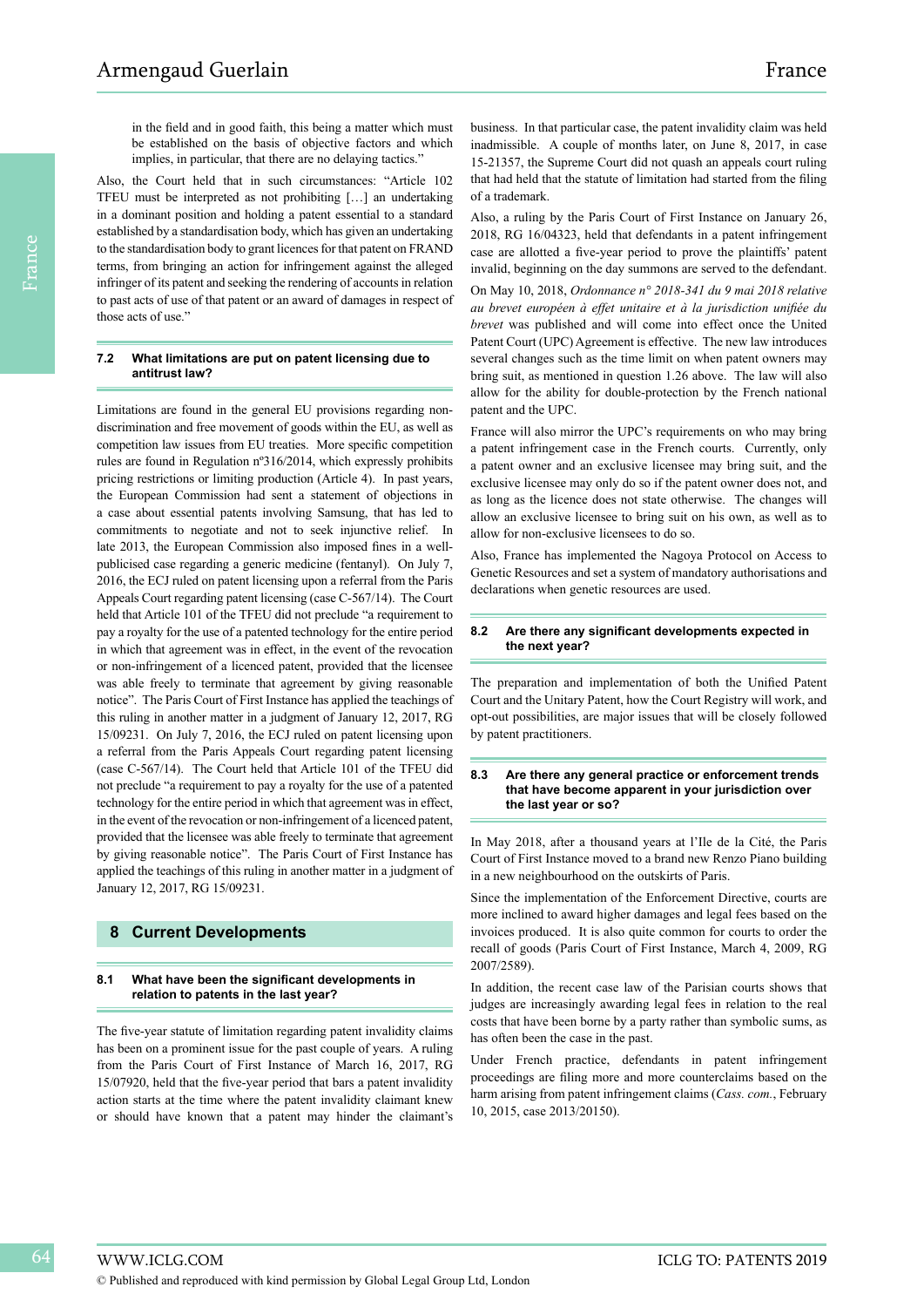

## **Catherine Mateu**

Armengaud Guerlain 12, avenue Victor Hugo 75116 Paris France

*Tel: +33 147 540 148 Email: c.mateu@armengaud-guerlain.com URL: www.armengaud-guerlain.com*

Catherine Mateu is a partner at Armengaud Guerlain, and a certified specialist intellectual property lawyer in Paris. She holds a postgraduate degree in French and European Business Law from the Université de Nancy II, an LL.M. in Common Law from the University of East Anglia, a DESS in Industrial Property from the Université de Paris II, and a DEA in Private International Law from the Université de Paris I. She is fluent in French, Spanish, English, and Basque.

Ms. Mateu is an active member of several intellectual property law associations, including the AIPPI and INTA, where she holds several committee leadership positions. She also frequently speaks at various intellectual property conferences.

Her practice serves clients ranging from inventors, non-profit organisations, and local start-ups to multinational corporations, and focuses on finding timely and cost-effective solutions to a wide array of patent, trademark, design infringement, and licensing matters.



Armengaud Guerlain, founded in 1993, is a law firm fully specialised in intellectual property (patents, trademarks, designs and models, and copyright) and the related issues of unfair competition, consumer law, advertising rights (particularly comparative advertising), and the Internet. Reflecting its well-recognised expertise, the firm has worked with a wide variety of French and international clients, from artists and inventors to blue-chip companies, governments, and state-owned enterprises. In addition to French, the firm's daily working languages include English and Spanish.

Armengaud Guerlain works with a network of foreign colleagues selected for their high level of technical expertise and their use of working methods identical to those of Armengaud Guerlain, thereby enabling the firm to deal with cases simultaneously in several countries. Each case is handled in a collaborative manner. The firm places particular emphasis on maintaining lasting, high-quality relationships with its clients, combining competence and responsiveness.

Due to its well-recognised expertise, the firm has, for decades, been able to appear consitently in the rankings of top law firms established by specialised publications including *WTR*, *IAM*, *Who's Who Legal*, *The Legal 500*, *Chambers*, *Les Décideurs*, *Managing Intellectual Property* and *IP Stars*.